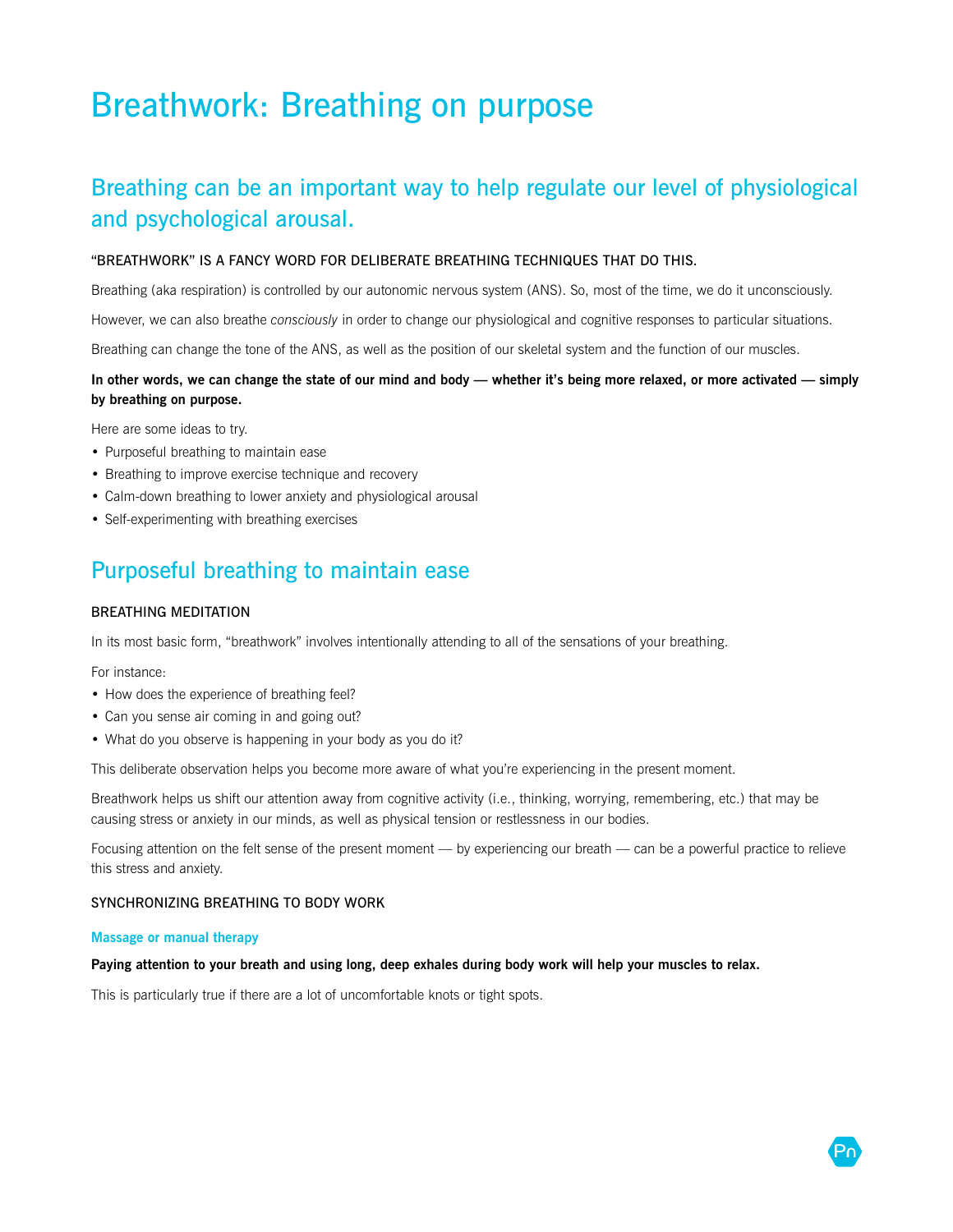For instance, if you're getting a massage:

- Synchronize your breath with the movement of the practitioner to help expand your ribcage and stretch out muscles in your mid-back.
- Or, take a long, slow exhale to help relax and shorten muscles along your spine (and make them easier to press into).

If you're doing foam rolling or some other type of self-myofascial release:

• Breathe in through the nose for a count of 4. Hold your breath for a count of 4 seconds while contracting the muscle being released. Then, exhale through your mouth for a count of 8 while relaxing the muscle.

#### **Mindful movement, yoga, and mobility**

#### **During a mindful movement practice like yoga, or the mobility work in your warmup, observe the sensations of your breath.**

Try to maintain continuous, calm, deep breathing in sync with your movements. For example, inhale with expansive movements (like spreading your arms open), and exhale with contracted movements (like crunching your abs).

Breathwork practice can help with flexibility and mobility by gently encouraging your tissues and joints to relax into unfamiliar ranges of motion. Our body has receptors in joints that reflexively contract muscles at their end range to prevent injury.

So, conscious, slow breathing — telling the body that it's safe to allow more range of motion — is a way to relax and let joints move more freely.

# Breathing to improve exercise technique and recovery

### BETWEEN SETS OF INTENSE EXERCISE

When recovering between intense sets of exercise (such as sprinting), take deep, full inhales and exhales while actively drawing the space between the front of your ribcage and your pelvis together. This will help expand your ribcage more evenly and shift tension out of your lower back.

#### **Thoracic pump**

Breathing more deeply during rest intervals can also improve your recovery by taking advantage of a mechanism called the **thoracic pump.** 

In the same way that the negative pressure in your thorax during inhalation causes your lungs to fill with air, that negative pressure also helps to pull venous blood into the vena cava and right side of the heart. This helps to increase how much blood your heart can move per beat.

### CORE WORK

Our "core" is a bit like a 6-sided cube — with the diaphragm at the top — that maintains its movement and stability by elegantly coordinating the stiffness or mobility of core musculature with breathing.

When doing abdominal exercises such as planks, notice how the function of your abdominal muscles changes based on whether you're inhaling or exhaling. You'll notice you can get stronger activation in the sides of your waist when you're close to fully exhaled.

This is because changing the position of your spine, pelvis and ribcage (along with a little help from your abdominal muscles) can help drive exhalation.

This "core" breath will engage a range of muscles, such as your diaphragm, pelvic floor, transverse abdominis, obliques and multifidus.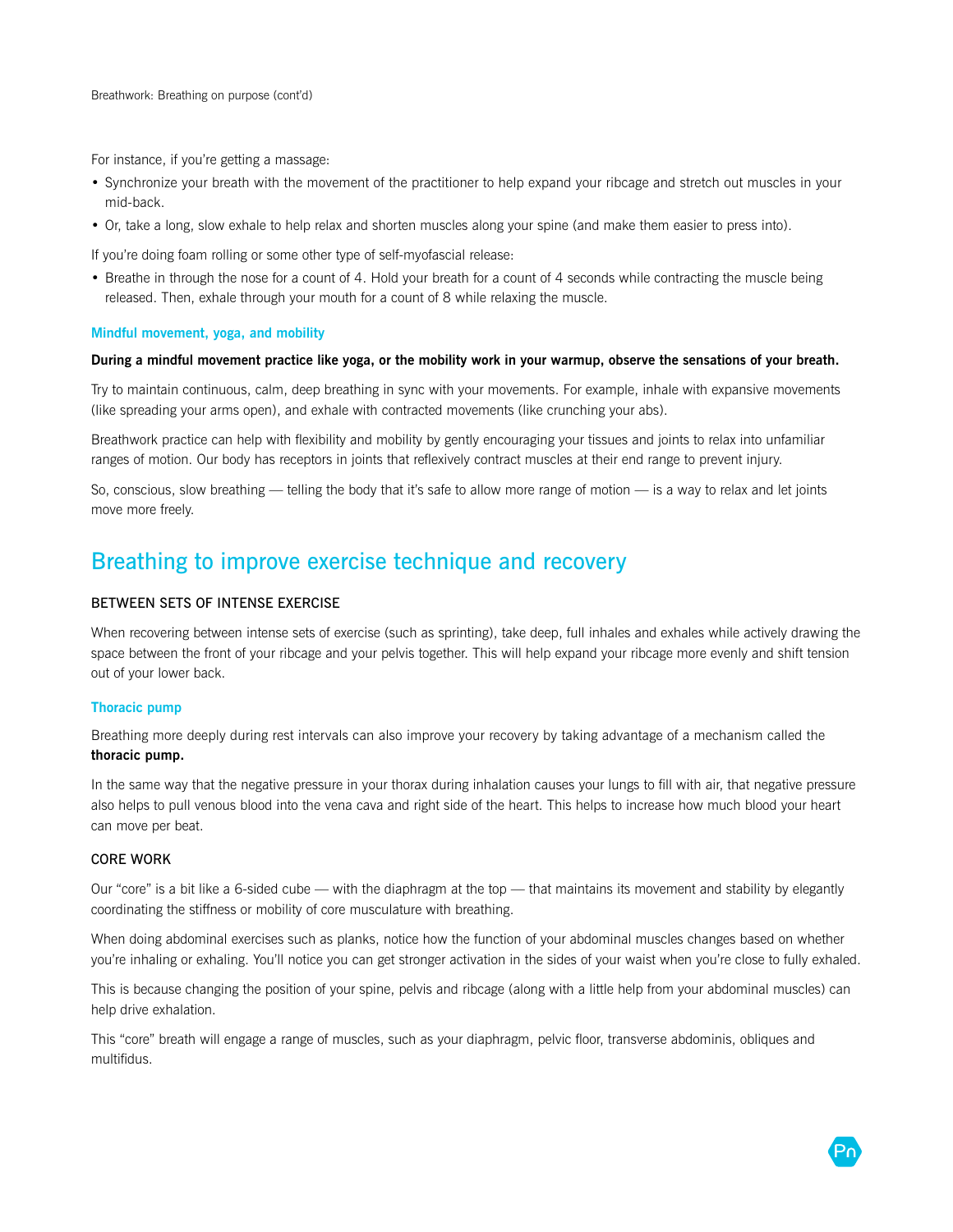

If you're a woman who is doing pelvic floor rehab (e.g., after pregnancy), your pelvic physiotherapist can also offer you some specific breathing exercises coordinated with contraction and relaxation of pelvic floor muscles.

# Calm-down breathing to lower anxiety and physiological arousal

### SLOW EXHALE

Often we're told to "take a deep breath" to calm down. But this often leads to huffy inhales, which is the opposite of what we should be doing.

Instead, think: "slowly blow out a big sigh". Imagine slowly blowing up a balloon or a long row of birthday candles.

- 1. Exhale slowly and deliberately until all the air is out of your lungs. Pause for a moment or two.
- 2. Then, consciously relax as much as possible, and let the in-breath happen naturally.

Repeat several times. This will activate the parasympathetic nervous system.

### 5-FINGER BREATHING

This one is great for kids and adults alike as a simple self-calming technique.

Lift up one hand. Using a finger of the opposite hand, slowly trace the outline of your first hand, going up and down the length of the fingers.

**As you go up one finger, use the cue, "Smell a flower."**

**As you go down the finger, use the cue, "Blow out a candle."**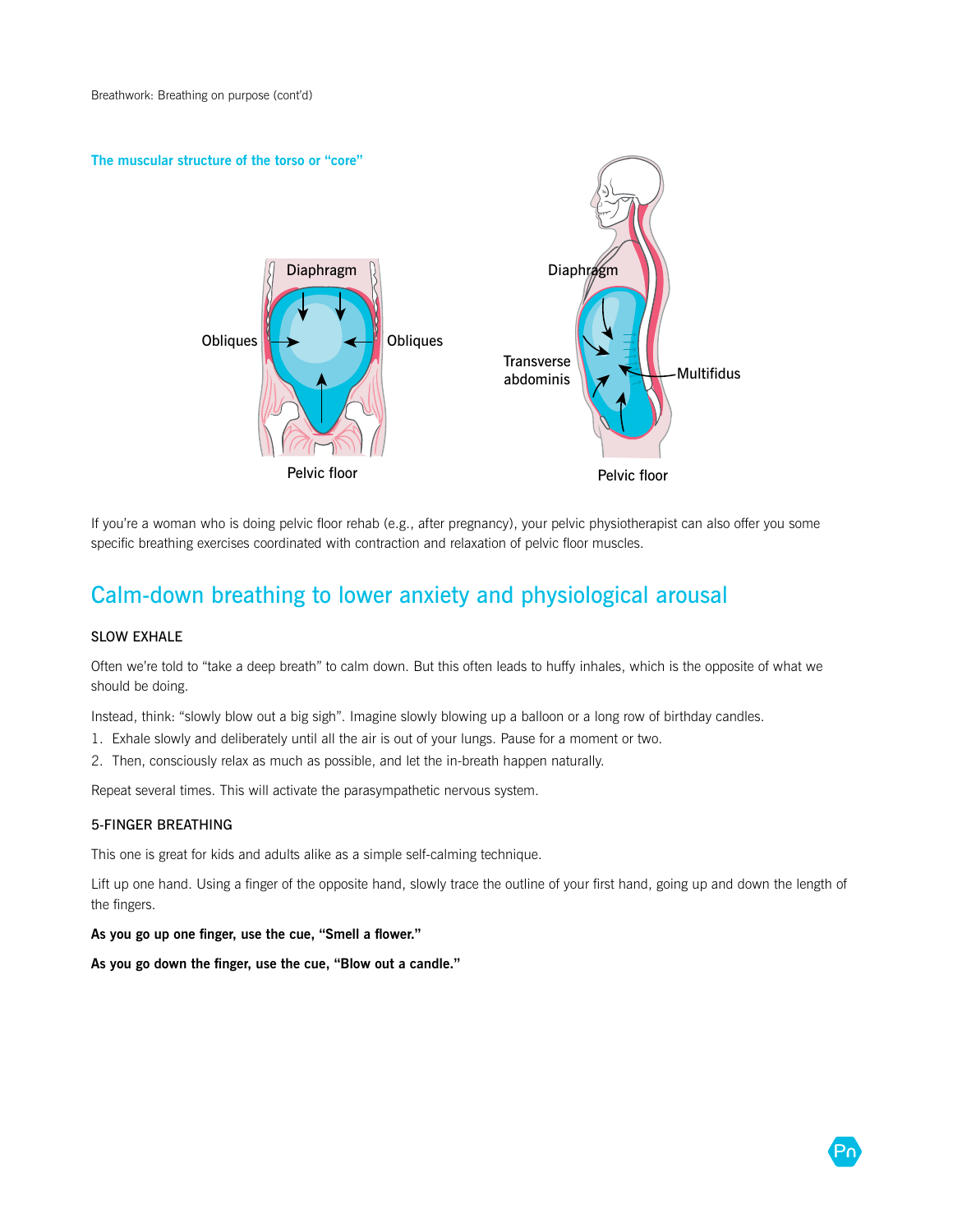

- Lift up one hand. Using a finger of the opposite hand, slowly trace the outline of your first hand, going up and down the length of the fingers.
- As you go up one finger, breathe in. Use the cue, "Smell a flower."
- As you go down the finger, breathe out. Use the cue, "Blow out a candle."
- By the end of the hand, you'll have done this five times, and will probably notice a difference in your physiological response.

By the end of the hand, you'll have done this five times, and will probably notice a difference in your physiological response.

### BOX BREATHING

To help calm yourself and prevent "panic breathing" in difficult situations, break the cycle of respiration down into four stages (like the four sides of a square) that are each four seconds long.

1.Take a four-second inhale.

2.Hold for four seconds.

3.Exhale for four seconds.

4.Hold for four seconds.

Repeat.

## Self-experimenting with breathing exercises

### BREATHING AND HEART RATE

If you have an app or gadget that tracks your heart rate, or heart rate variation (HRV), you can explore the link between your breathing and your stress levels.

Try different types of breathing, such as:

- A quick huffy inhale, like a "fear-gasp breath" (as if if someone just jumped out at you and yelled "Boo!")
- A long, slow exhale, like a contented "Aahhh" sigh as you settle into a warm, comfy couch after a big meal
- Pausing for a few seconds between inhale-exhale or exhale-inhale
- Short inhale  $+$  long exhale, or the reverse